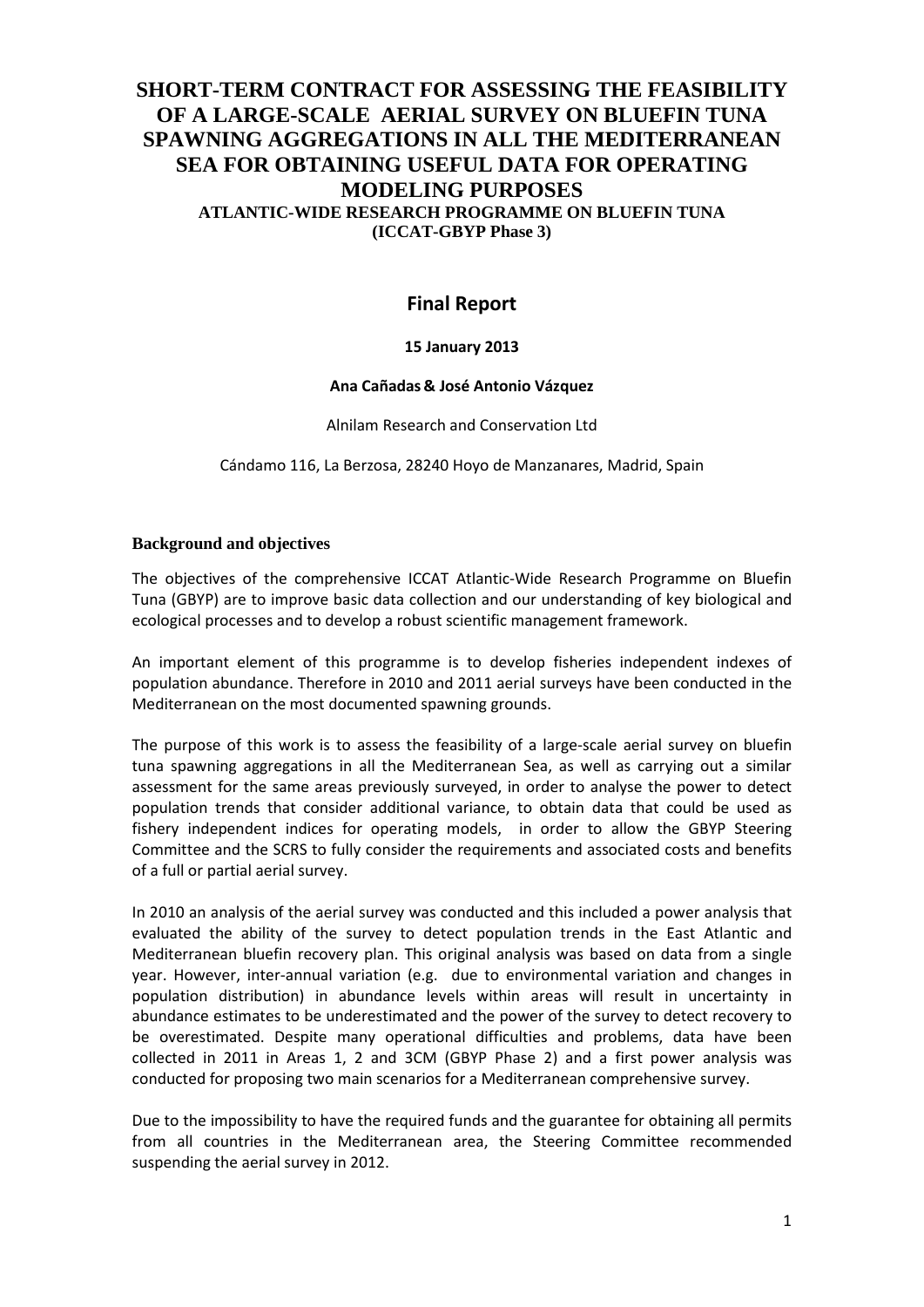Following the Commission meeting in 2012, during which several CPCs required to carry out the aerial survey in 2013, the GBYP Steering Committee requested a further assessment for evaluating a comprehensive survey, taking into account the limited amount of funds available for this part of the annual project.

The objectives of this contract are therefore to provide the followings:

- A. A draft design for the whole Mediterranean Sea, except for the areas identified in the map (previously submitted) without any historical spawning and those where it is impossible to obtain flight permits due to particular situation; the design should allow for more spacing transect in the areas which were not surveyed in any previous GBYP aerial survey and more dense transects in the areas surveyed before; the total transect length should be about 42,000 km; the number of replicates shall take into account the total length constrain.
- B. A power analysis of the above specified survey, taking into account the BFT recovery rate; this power analysis shall define the CVs under various hypotheses. Strengths and weakness of this survey should be reported.
- C. A revision of the design already provided in 2011 (four areas), extending the area for the central-southern Mediterranean southwards, for a total of 42,000 km of transects.
- D. A power analysis of the above mentioned partial survey, with the CVs under the various hypotheses considered. Strengths and weakness of this survey should be reported.

The contract will help evaluate the minimum survey area and appropriate stratifications and the trade-off between factors such as the spacing of transects and number of replicates, taking into account the recovery rates from the last bluefin tuna assessment.

## **STATEMENT OF WORK**

## **Assumptions and hypothetical scenarios**

Currently the East Atlantic and Mediterranean bluefin stock is assumed to be a single stock for purposes of stock assessment. However, evidence collected under the GBYP and other studies suggest that there are several stock components and the stock is actually a meta-population. However, at this time insufficient information is available to model the population structure of Bluefin tuna in the Mediterranean, therefore the simplest assumption considered is that of the bluefin stock assessment working group that it is a single stock. When information on stock structure becomes available, this feasibility study and survey design should be re-done taking that information into account. The data collected by the GBYP may support several alternative stock hypotheses in which case the strengths and weaknesses of alternative designs will need to be compared using management strategy evaluation.

Five blocks have been considered. The four spawning areas surveyed previously i.e. (1) Baleares, (2) Sicily, (3) Malta, (4) Cyprus, and (5) the Outside area (see Figure 1). The outside area (5) corresponds to the rest of the Mediterranean basin excluding the four spawning areas considered, the no spawning areas and difficult or impossible airspaces (see Figure 1).

Four scenarios were considered in order to evaluate the sensitivity of the survey index to assumptions about the stock distribution: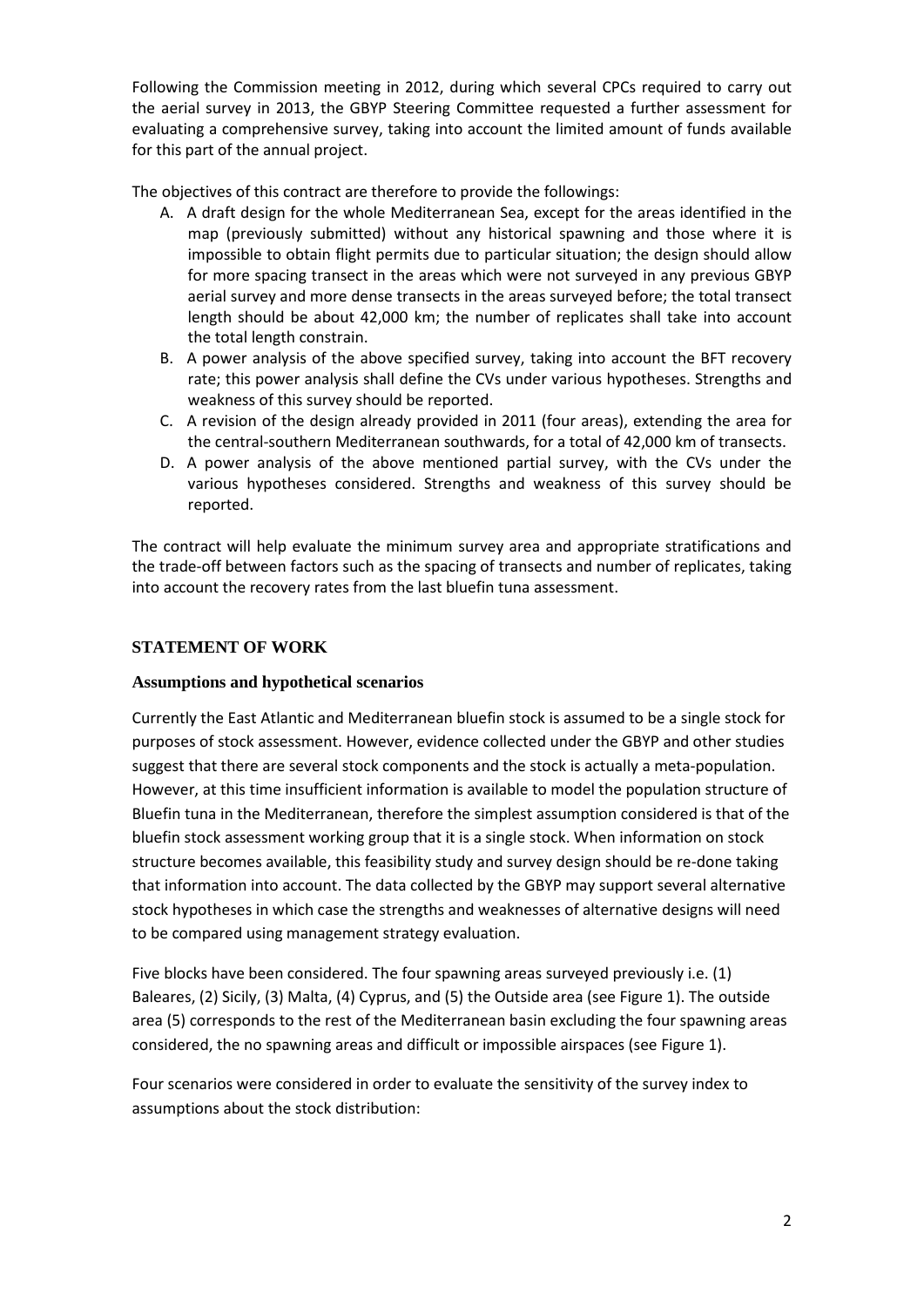

**Figure 1.** Blocks considered for this work

*Scenario 1:* there is equal or very similar density of fish outside compared to inside the spawning areas. Therefore, the same proportion of coverage is allocated to all 5 blocks for the draft survey design.

*Scenario 2:* the density of fish in area 5 (outside spawning areas) is half of that inside the spawning areas. Therefore, 50% of coverage is allocated to block 5 and 50% is allocated to the spawning areas 1 to 4 for the draft survey design.

*Scenario 3:* the density of fish in area 5 (outside spawning areas) is 10% of that inside the spawning areas. Therefore, 10% of coverage is allocated to block 5 and 50% is allocated to the spawning areas 1 to 4 for the draft survey design.

*Scenario 4:* the outside area is not considered and survey effort is carried out only inside spawning areas 1 to 4.

Within a scenario, the % coverage is approximately the same in each of the four spawning areas, but the % changes by scenario.

### **Draft survey designs**

Draft survey designs have been produced in DISTANCE 6.0 for each of the 5 blocks for each of the 4 scenarios. Different numbers of replicates have been designed for each block, depending on the resulting line spacing and the percentage of coverage achieved by each scenario.

The total trackline on effort available was 42,000 km. For the calculations of the percentage of coverage, an effective strip width of 7km (3.5km half width) was considered. This value was chosen as it was the most common approximate width resulting in most blocks both in 2010 and 2011.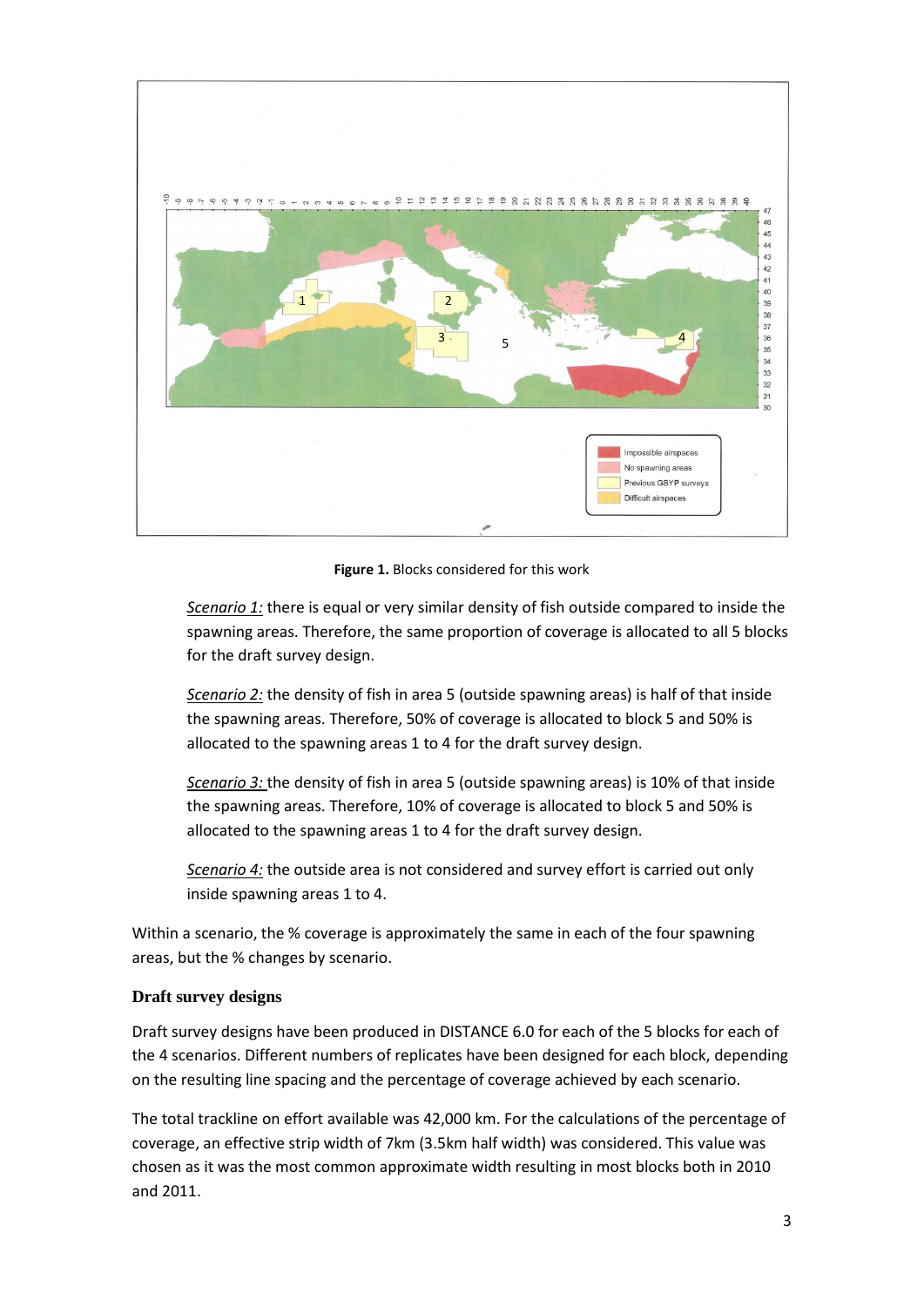For each scenario, the proportion of the total trackline effort (42,000km) was calculated for each block according to the proportion of the surface area of each block and its proportion of hypothetical density (see Table 1). In this table, the line spacing between track lines is given assuming only one replica per survey.

|   | Scenario 1: Equal coverage (same density inside and out) |                         |                |                  |      |                              |  |  |  |  |  |
|---|----------------------------------------------------------|-------------------------|----------------|------------------|------|------------------------------|--|--|--|--|--|
|   |                                                          | Area (km <sup>2</sup> ) | Proportion (%) | <b>Km</b> effort |      | % coverage Line spacing (km) |  |  |  |  |  |
|   | <b>Baleares</b>                                          | 62264                   | 3.1            | 1319             | 11.3 | 58.6                         |  |  |  |  |  |
| 2 | Sicily                                                   | 54082                   | 2.7            | 1146             | 10.2 | 59.7                         |  |  |  |  |  |
| 3 | Malta                                                    | 107673                  | 5.4            | 2282             | 13.5 | 51.1                         |  |  |  |  |  |
| 4 | Cyprus                                                   | 56060                   | 2.8            | 1188             | 14.0 | 49.4                         |  |  |  |  |  |
| 5 | Med                                                      | 1701967                 | 85.9           | 36065            | 14.4 | 48.0                         |  |  |  |  |  |
|   |                                                          | 1982046                 |                | 42000            |      |                              |  |  |  |  |  |

**Table 1.** Percentage coverage assigned to each area in each scenario

|   | Scenario 2: 50% density out |                         |                |                  |      |                              |  |  |  |  |
|---|-----------------------------|-------------------------|----------------|------------------|------|------------------------------|--|--|--|--|
|   |                             | Area (km <sup>2</sup> ) | Proportion (%) | <b>Km</b> effort |      | % coverage Line spacing (km) |  |  |  |  |
|   | <b>Baleares</b>             | 62264                   | 11.1           | 4668             | 49.1 | 14.1                         |  |  |  |  |
| 2 | Sicily                      | 54082                   | 9.7            | 4055             | 48.4 | 14.2                         |  |  |  |  |
| 3 | Malta                       | 107673                  | 19.2           | 8073             | 49.3 | 13.9                         |  |  |  |  |
| 4 | Cyprus                      | 56060                   | 10.0           | 4203             | 49.2 | 13.8                         |  |  |  |  |
|   | Med                         | 1701967                 | 50             | 21000            | 8.4  | 83.3                         |  |  |  |  |
|   |                             | 1982046                 |                | 42000            |      |                              |  |  |  |  |

|    | Scenario 3: 10% density out |                         |                |                  |            |                   |  |  |  |  |
|----|-----------------------------|-------------------------|----------------|------------------|------------|-------------------|--|--|--|--|
|    |                             | Area (km <sup>2</sup> ) | Proportion (%) | <b>Km</b> effort | % coverage | Line spacing (km) |  |  |  |  |
|    | <b>Baleares</b>             | 62264                   | 20.0           | 8403             | 88.9       | 7.6               |  |  |  |  |
| 2  | Sicily                      | 54082                   | 17.4           | 7299             | 89.0       | 7.7               |  |  |  |  |
| 3  | Malta                       | 107673                  | 34.6           | 14532            | 91.1       | 7.5               |  |  |  |  |
|    | Cyprus                      | 56060                   | 18.0           | 7566             | 89.8       | 7.5               |  |  |  |  |
| 5. | Med                         | 1701967                 | 10             | 4200             | 1.5        | 468.0             |  |  |  |  |
|    |                             | 1982046                 |                | 42000            |            |                   |  |  |  |  |

|    | <b>Scenario 4: only spawning areas</b> |                         |                |                  |            |                   |  |  |  |  |
|----|----------------------------------------|-------------------------|----------------|------------------|------------|-------------------|--|--|--|--|
|    |                                        | Area (km <sup>2</sup> ) | Proportion (%) | <b>Km</b> effort | % coverage | Line spacing (km) |  |  |  |  |
|    | <b>Baleares</b>                        | 62264                   | 22.2           | 9337             | 98.6       | 6.9               |  |  |  |  |
|    | 2 Sicily                               | 54082                   | 19.3           | 8110             | 101.4      | 6.8               |  |  |  |  |
| 3  | Malta                                  | 107673                  | 38.4           | 16146            | 101.8      | 6.8               |  |  |  |  |
| 4  | Cyprus                                 | 56060                   | 20.0           | 8407             | 100.6      | 6.7               |  |  |  |  |
| 5. | Med                                    | 1701967                 | 0              | 0                | 0.0        |                   |  |  |  |  |
|    |                                        | 1982046                 |                | 42000            |            |                   |  |  |  |  |

As an example of the procedure, consider Scenario 1. he expected density and hence the expected coverage is the same in all 5 blocks. Therefore, the proportion of km of effort in each block should be the same as the proportion of the total surface area of each block and the total effort (42,000 km) is allocated according to these proportions (column 'km effort'). Program DISTANCE was then used to generate a random survey sample using the km of effort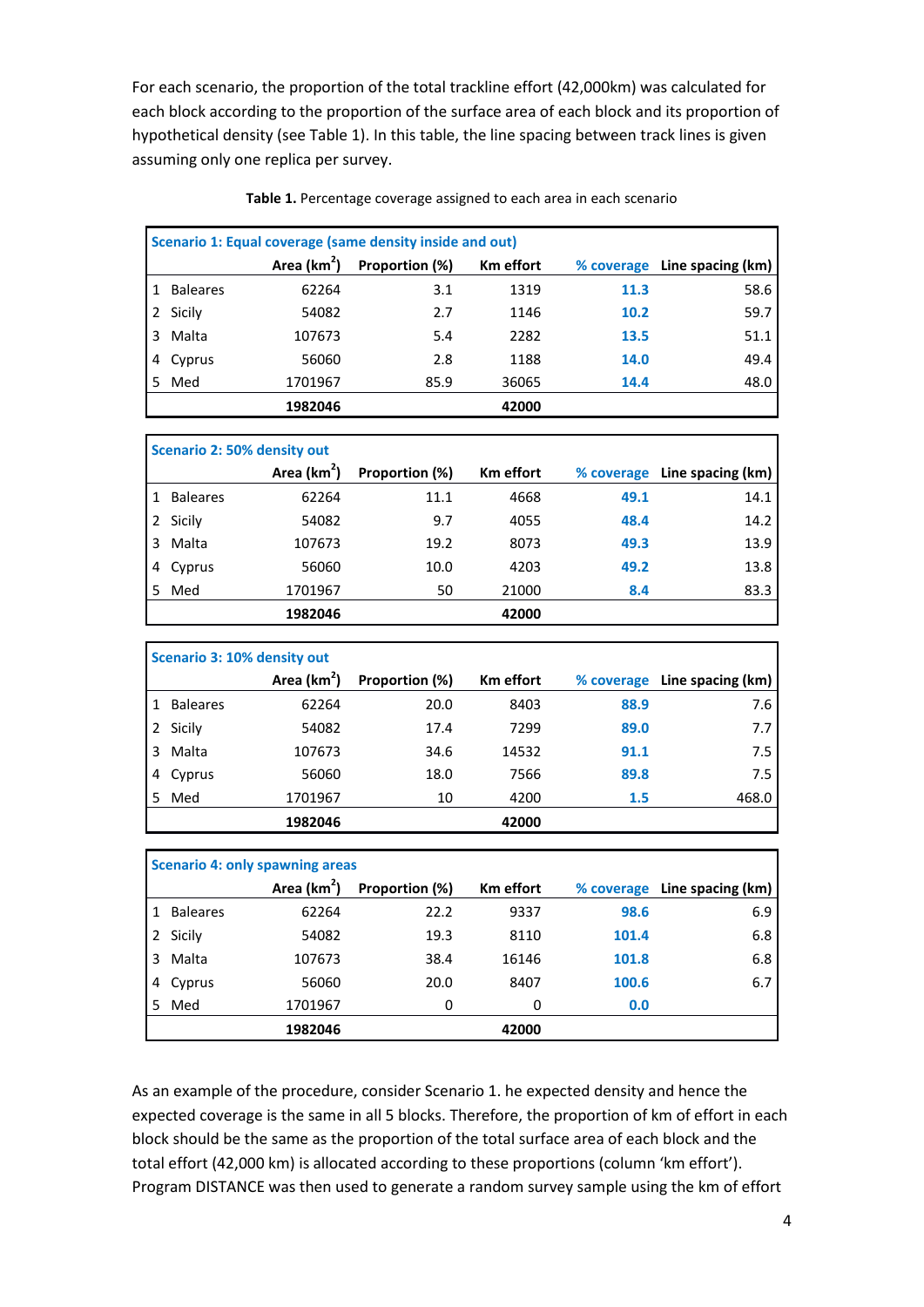required in each block and other design specifications (e.g. surface area of the block, half width). The sample survey yielded the % coverage (for that particular random sample) marked in blue in Table 1, as well as the line spacing. % coverage and line spacing will vary slightly for different random samples. The % coverage is the total length of the effort tracks multiplied by two times the half width (3.5 km).

In scenario 2, block 5 (outside spawning areas) has an hypothetical density of 50% that of inside the spawning areas. The proportion is thus spread accordingly: 50% for block 5 and 50% for the spawning areas together. And so on for the other scenarios.

For blocks 1 to 4 and scenarios 2 to 4, where the line spacing is narrow, the same calculations have been done for 2, 3 and 4 replicates achieving the same total coverage when adding them up but increasing line spacing between track lines as the number of replicates increase. The details of these calculations are not shown in the table for simplicity, but are provided in the associated spreadsheet. However, the average numbers (showing little variation among blocks) are as follows:

*Scenario 2*: 2 replicates: average of 23.6 km line spacing; 3 replicates: average of 45.5 km line spacing.

*Scenario 3*: 2 replicates: average of 15.7 km line spacing; 3 replicates: average of 23.5 km line spacing; 4 replicates: average of 31.8 km line spacing.

*Scenario 4*: 2 replicates: average of 14 km line spacing; 3 replicates: average of 21.2 km line spacing; 4 replicates: average of 29 km line spacing.

Hence, when more effort per block is available (as it increases for spawning blocks going from scenario 1 to 4), there is the option to do either more replicates with larger spacing or less replicates with tighter spacing. It is important to highlight that a too tight spacing is not recommended because the distance at which groups could be seen may overlap among track lines. For example, in 2010 and 2011, groups were sighted up to distances of 7.5 or 7.7 km from the trackline. Therefore, with only one replicate in scenarios 2 to 4, these distances may overlap as they are larger than the half of the distance (spacing) between track lines.

Annex I shows examples of line tracks for each scenario, considering one replicate (or the sum of several replicates).

## **Estimation of coefficients of variation**

## *Partial coefficients of variation*

To be able to calculate coefficients of variation, a hypothetical density had to be applied to each block. The densities obtained in 2010 were taken as reference (disregarding 2011) for two reasons: (a) in 2010 the four blocks 1 to 4 were surveyed while in 2011 block 4 was not surveyed; and (b) results for block 3 (Malta) in 2011 were anomalous in comparison with the other blocks in 2011 and 2010. Therefore it was considered safer to take 2010 as reference for this work.

Table 2 shows the expected density per area per scenario (using the density from 2010 for blocks 1 to 4 and adjusting the density for the outside area according to the specification of the scenario). The derived expected number of schools per block/scenario and expected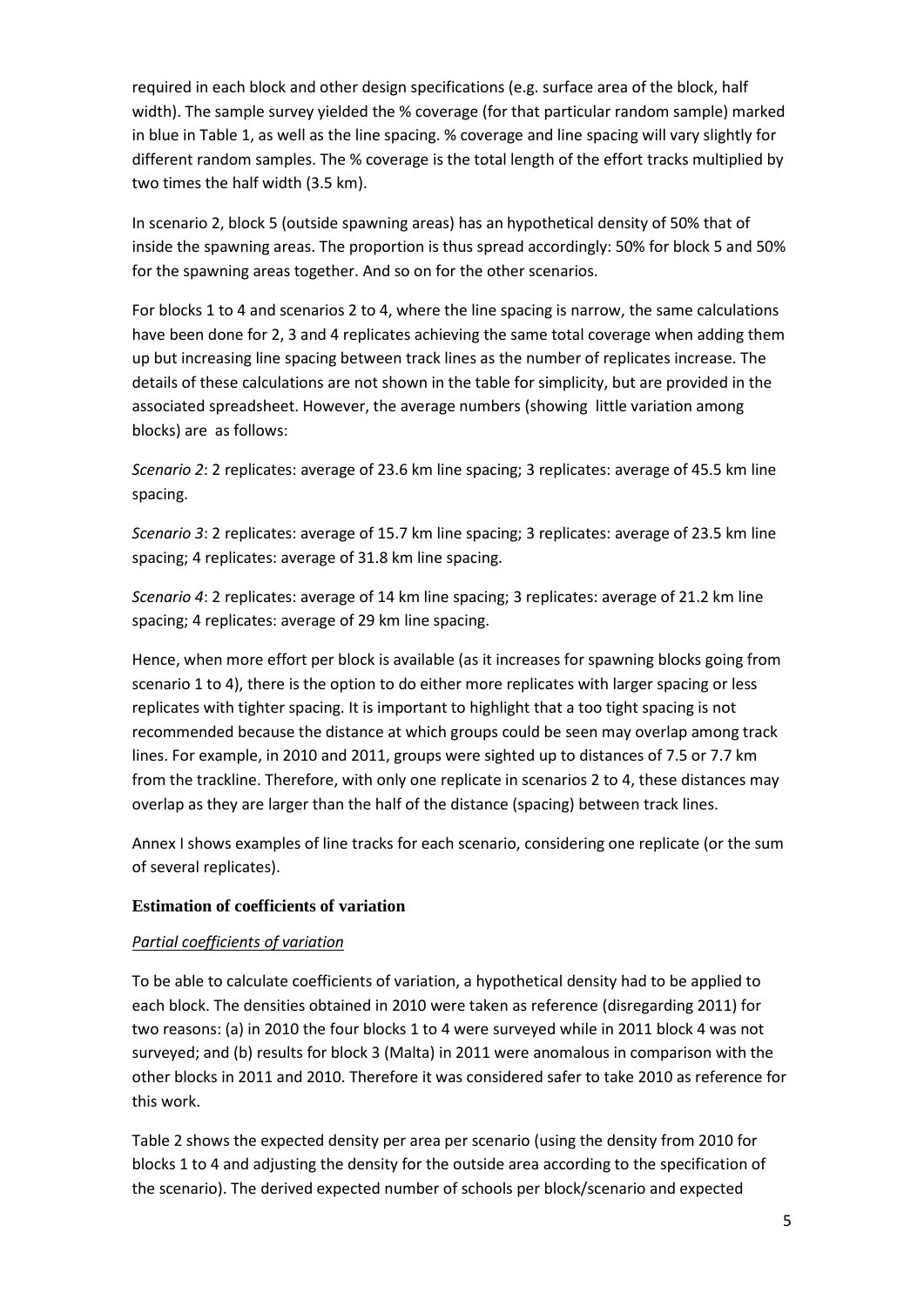abundance of groups are also shown. The expected density of schools in each block in scenarios 1 to 4 are just the same densities obtained in 2010 for blocks 1 to 4. For block 5, the expected densities were calculated as follows:

Scenario 1: 
$$
E(D_{5(1)}) = \frac{\sum_{i=1}^{4} E(n_{i4})}{\sum_{i=1}^{4} A_i}
$$

where  $E(D_{5(1)})$  is the expected density of schools in block 5 in scenario 1;  $E(n_{i4})$  is the expected number of schools in block *i* in scenario 4 given the coverage and density specified for each block; and *Ai* is the surface area of block *i*. Scenario 4 (instead of 2010) is taken as reference for the expected number of schools in block *i* due to the slight difference of surface areas with respect to 2010 and given that it is the scenario where only blocks 1 to 4 are surveyed and therefore yields the best expected density.

Scenario 2: 
$$
E(D_{5(2)}) = \left(\frac{\sum_{i=1}^{4} E(n_{i4})}{\sum_{i=1}^{4} A_i}\right) * 0.5
$$

where  $E(D_{5(2)})$  is the expected density of schools in block 5 in scenario 2; and it is multiplied by 0.5 because the density considered for block 5 in this scenario is 50% of that within spawning areas (blocks 1 to 4).

Scenario 3: 
$$
E(D_{5(3)}) = \left(\frac{\sum_{i=1}^{4} E(n_{i4})}{\sum_{i=1}^{4} A_i}\right) * 0.1
$$

where  $E(D_{5(3)})$  is the expected density of schools in block 5 in scenario 3; and it is multiplied by 0.1 because the density considered for block 5 in this scenario is 10% of that within spawning areas (blocks 1 to 4).

The expected number of schools in Table 2 is calculated as:

$$
E(n_{ij}) = (E(D_{ij})^*1000)^*S_{a(ij)}
$$

where *j* is scenarios 1 to 5; *i* is block *i* (1 to 5); *E(nij)* is the expected number of schools in block *i* in scenario *j* given the coverage and density specified for each block and scenario; *E(Dij)* is the expected density of schools in block *i* in scenario *j* (multiplied by 1000 as density is given as groups per 1000 km<sup>2</sup> ); and *Sa(ij)* is the searched area in block *i* in scenario *j*. *Sa(ij)* is calculated as Lij\*2\*eswij where *Lij* is the length of the effort track (column "Km effort" in Table 1) in block *i* in scenario *j* and *esw* is the effective strip half width ( same for all blocks and scenarios: 3.5km).

The coefficients of variation for the density of schools, for the detection functions and for the cluster size (taken as Weight) obtained for 2010 and 2011 are shown in Table 2. For the four scenarios, the expected coefficient of variation of  $E(n_{ii})$  was estimated for each block taking as follows:

$$
CV_{E(n_{ij})} = 100 * \frac{\sqrt{E(n_{ij}) * 2}}{E(N_{ij})}
$$

Where  $CV_{E(n_{ij})}$  is the coefficient of variation of  $E(n_{ij})$ ; and  $E(n_{ij})$  is the expected number of schools in block *i* in scenario *j* given the coverage and density specified for each block and scenario. Some overdispersion is assumed (variance of E[n] is twice E[n]).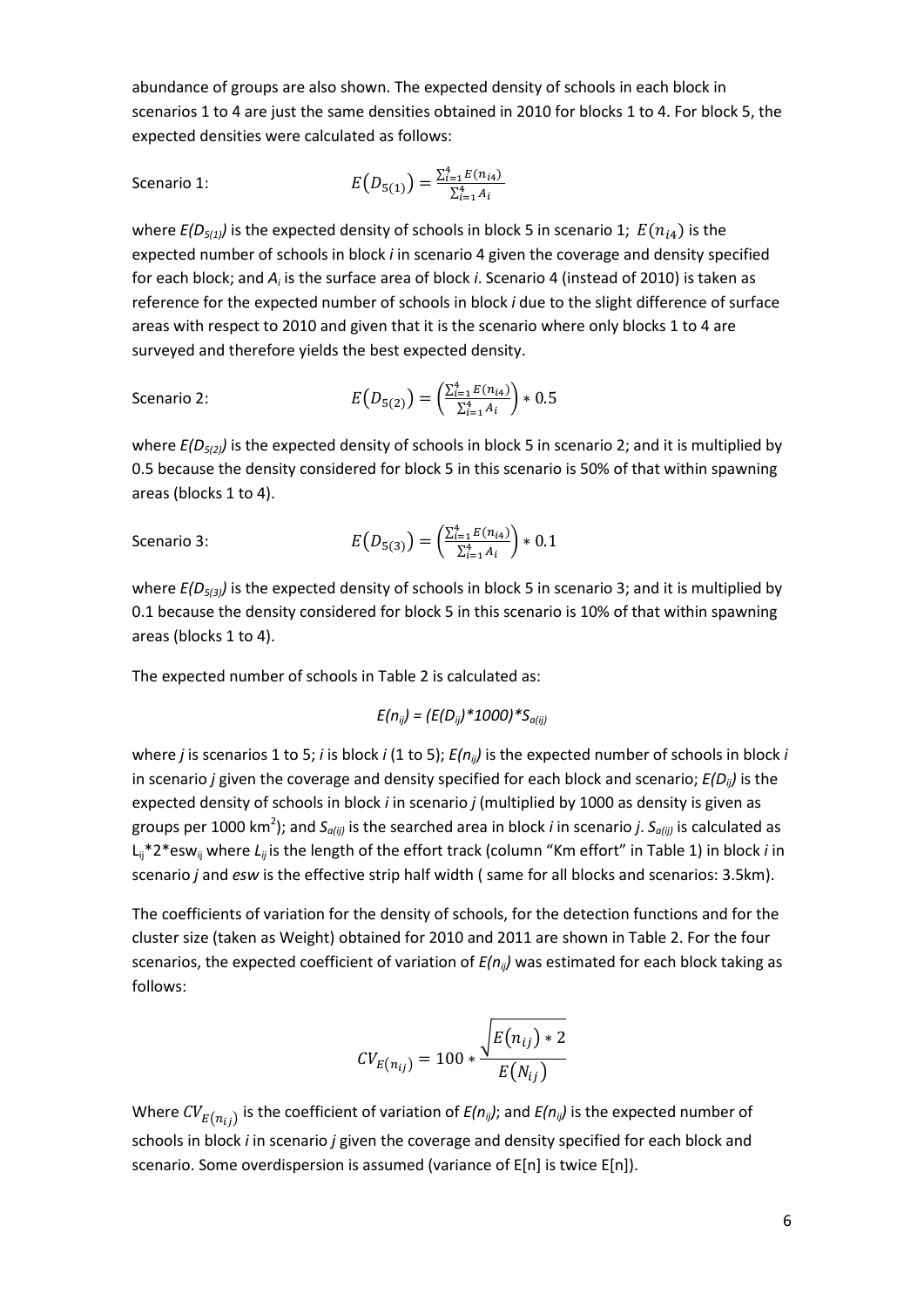For the detection function, an hypothetical CV=20% was assumed (the approximate average %CV of the four detection functions estimated in the 2010 and 2011 analyses). In the same way, an hypothetical CV=20% was assumed for the cluster size (weight) (the approximate average %CV for cluster size in the four detection functions estimated in the 2010 and 2011 analyses). The total CV for each block in each scenario was estimated using the Delta method combining the CVs of  $E(n_{ij})$ , detection function  $(CV_{df_{ij}})$  and cluster size/weight  $(CV_{W_{ij}})$ :

$$
CV_{T_{ij}} = \sqrt{CV_{df_{ij}}^{2} + CV_{w_{ij}}^{2} + CV_{E(n_{ij})}^{2}}
$$

#### *Weighted total coefficients of variation*

The total expected coefficient of variation for each scenario was calculated through the sum of the variances weighted by area and density of each block (i.e. weighted by the estimated abundance), as follows:

$$
CV_{TW_j} = \frac{\sqrt{\sum_{i=1}^{5} \sigma_{ij}^{2} * w_{ij}}}{\sum_{i=1}^{5} E(n_{ij})}
$$

where *j* is scenario *j*; *i* is block *i*;  $CV_{TW_j}$  is the total expected coefficient of variation for scenario *j*; *E(nij)* is the expected number of schools in block *i* in scenario *j* given the coverage and density specified for each block and scenario;  $\sigma_{ij}^2$  is the variance of  $E(n_{ij})$  in block *i* and scenario *j*; and  $w_{ij}$  is the weight of block *i* in scenario *j*. The weight  $w_{ij}$  was calculated using the proportion of total expected abundance over all blocks (i.e. expected density multiplied by the surface area, for each block in each scenario) as index.

Table 3 shows the parameters used in these calculations and the final weighted total CV for each scenario.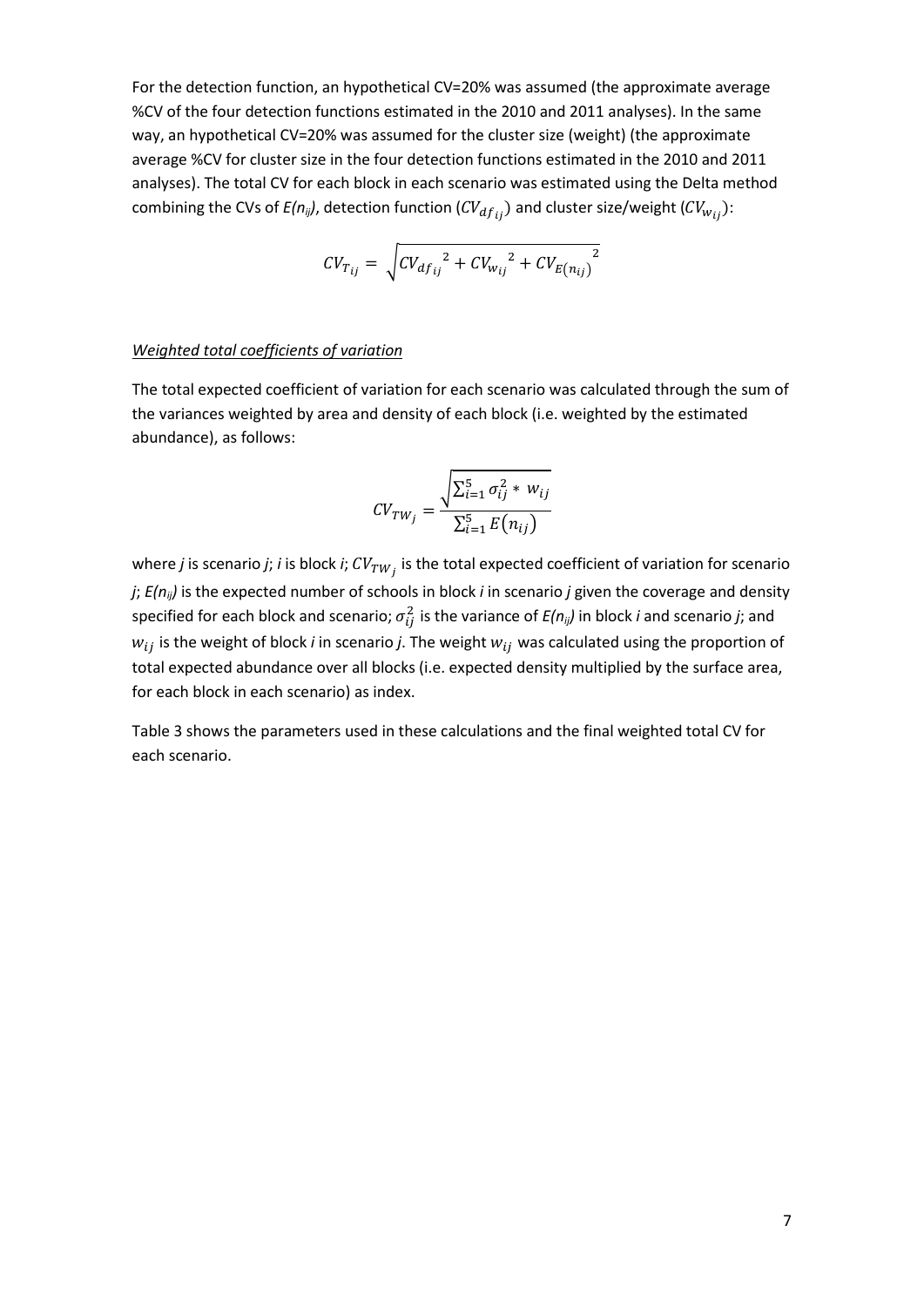|              |                 | <b>Number</b>                          | <b>Density schools</b>                                        | Abundance                     |                                        | %CV det.                | % CV           | % Total       |
|--------------|-----------------|----------------------------------------|---------------------------------------------------------------|-------------------------------|----------------------------------------|-------------------------|----------------|---------------|
| 2010         |                 | of schools                             | (1000 km^-2)                                                  | groups                        | %CV n                                  | <b>Func</b>             | Weight         | <b>CV</b>     |
|              | 1 Baleares      | 7                                      | 0.157                                                         | 9.8                           | 55.0                                   | 14                      | 8              | 57.3          |
| $\mathbf{2}$ | Sicily          | 6                                      | 0.236                                                         | 12.4                          | 52.6                                   | 31                      | 5.6            | 61.3          |
| 3            | Malta           | 19                                     | 0.508                                                         | 46.1                          | 44.1                                   | 14                      | 24.6           | 52.4          |
| 4            | Cyprus          | 31                                     | 3.054                                                         | 168.1                         | 39.8                                   | 31                      | 12.9           | 52.1          |
|              |                 | 63                                     | 0.535                                                         | 236.0                         |                                        |                         |                |               |
| 2011         |                 |                                        |                                                               |                               |                                        |                         |                |               |
| 1            | <b>Baleares</b> | 11                                     | 0.196                                                         | 12.2                          | 37.0                                   | 17.4                    | 35.3           | 54.0          |
| $\mathbf{2}$ | Sicily          | 10                                     | 0.162                                                         | 8.5                           | 36.0                                   | 17.4                    | 35.3           | 53.3          |
| 3            | Malta           | 35                                     | 3.98                                                          | 399.9                         | 26.0                                   | 15.2                    | 35.3           | 46.4          |
|              |                 | 56                                     | 0.449                                                         | 421                           |                                        |                         |                |               |
|              |                 | Expec.<br>Num. Of<br>schools           | <b>Expec. Density</b><br>schools (1000<br>km^-2) (as<br>2010) | Expec.<br>Abundance<br>groups | Expec. %<br>CV <sub>n</sub><br>$(b=2)$ | %CV det.<br><b>Func</b> | % CV<br>Weight | % Total<br>CV |
|              |                 |                                        | Scenario 1: Equal coverage (same density inside and out)      |                               |                                        |                         |                |               |
|              | 1 Baleares      | 1.5                                    | 0.157                                                         | 9.8                           | 117.4                                  | 20                      | 20             | 120.8         |
| $\mathbf{2}$ | Sicily          | 1.9                                    | 0.236                                                         | 12.8                          | 102.8                                  | 20                      | 20             | 106.6         |
| 3            | Malta           | 8.1                                    | 0.508                                                         | 54.7                          | 49.6                                   | 20                      | 20             | 57.1          |
| 4            | Cyprus          | 25.4                                   | 3.054                                                         | 171.2                         | 28.1                                   | 20                      | 20             | 39.8          |
| 5            | Med             | 223.9                                  | 0.887                                                         | 1509.7                        | 9.5                                    | 20                      | 20             | 29.8          |
|              |                 | 261                                    | 0.887                                                         | 1,758                         | 8.8                                    |                         |                |               |
|              |                 | <b>Scenario 2: 50% density out</b>     |                                                               |                               |                                        |                         |                |               |
|              | 1 Baleares      | 5.1                                    | 0.157                                                         | 9.8                           | 62.4                                   | 20                      | 20             | 68.5          |
| 2            | Sicily          | 6.7                                    | 0.236                                                         | 12.8                          | 54.6                                   | 20                      | 20             | 61.5          |
| 3            | Malta           | 28.7                                   | 0.508                                                         | 54.7                          | 26.4                                   | 20                      | 20             | 38.7          |
| 4            | Cyprus          | 89.9                                   | 3.054                                                         | 171.2                         | 14.9                                   | 20                      | 20             | 32.0          |
|              | 5 Med           | 65.2                                   | 0.444                                                         | 754.9                         | 17.5                                   | 20                      | 20             | 33.3          |
|              |                 | 196                                    | 0.665                                                         | 1,003                         | 10.1                                   |                         |                |               |
|              |                 | Scenario 3: 10% density out            |                                                               |                               |                                        |                         |                |               |
|              | 1 Baleares      | 9.2                                    | 0.157                                                         | 9.8                           | 46.5                                   | 20                      | 20             | 54.5          |
| 2            | Sicily          | 12.1                                   | 0.236                                                         | 12.8                          | 40.7                                   | 20                      | 20             | 49.6          |
| 3            | Malta           | 51.7                                   | 0.508                                                         | 54.7                          | 19.7                                   | 20                      | 20             | 34.5          |
| 4            | Cyprus          | 161.7                                  | 3.054                                                         | 171.2                         | 11.1                                   | 20                      | 20             | 30.4          |
| 5            | Med             | 2.6                                    | 0.089                                                         | 151.0                         | 87.6                                   | 20                      | 20             | 92.0          |
|              |                 | 237                                    | 0.807                                                         | 399                           | 9.2                                    |                         |                |               |
|              |                 | <b>Scenario 4: only spawning areas</b> |                                                               |                               |                                        |                         |                |               |
|              | 1 Baleares      | 10.3                                   | 0.157                                                         | 9.8                           | 44.1                                   | 20                      | 20             | 52.4          |
| 2            | Sicily          | 13.4                                   | 0.236                                                         | 12.8                          | 38.6                                   | 20                      | 20             | 47.9          |
| 3.           | Malta           | 57.4                                   | 0.508                                                         | 54.7                          | 18.7                                   | 20                      | 20             | 33.9          |
|              | 4 Cyprus        | 179.7                                  | 3.054                                                         | 171.2                         | 10.5                                   | 20                      | 20             | 30.2          |
|              |                 | 261                                    | 0.887                                                         | 248                           | 8.8                                    |                         |                |               |

## **Table 2.** Estimated and expected densities and coefficients of variation for 2010-2011 and the four scenarios respectively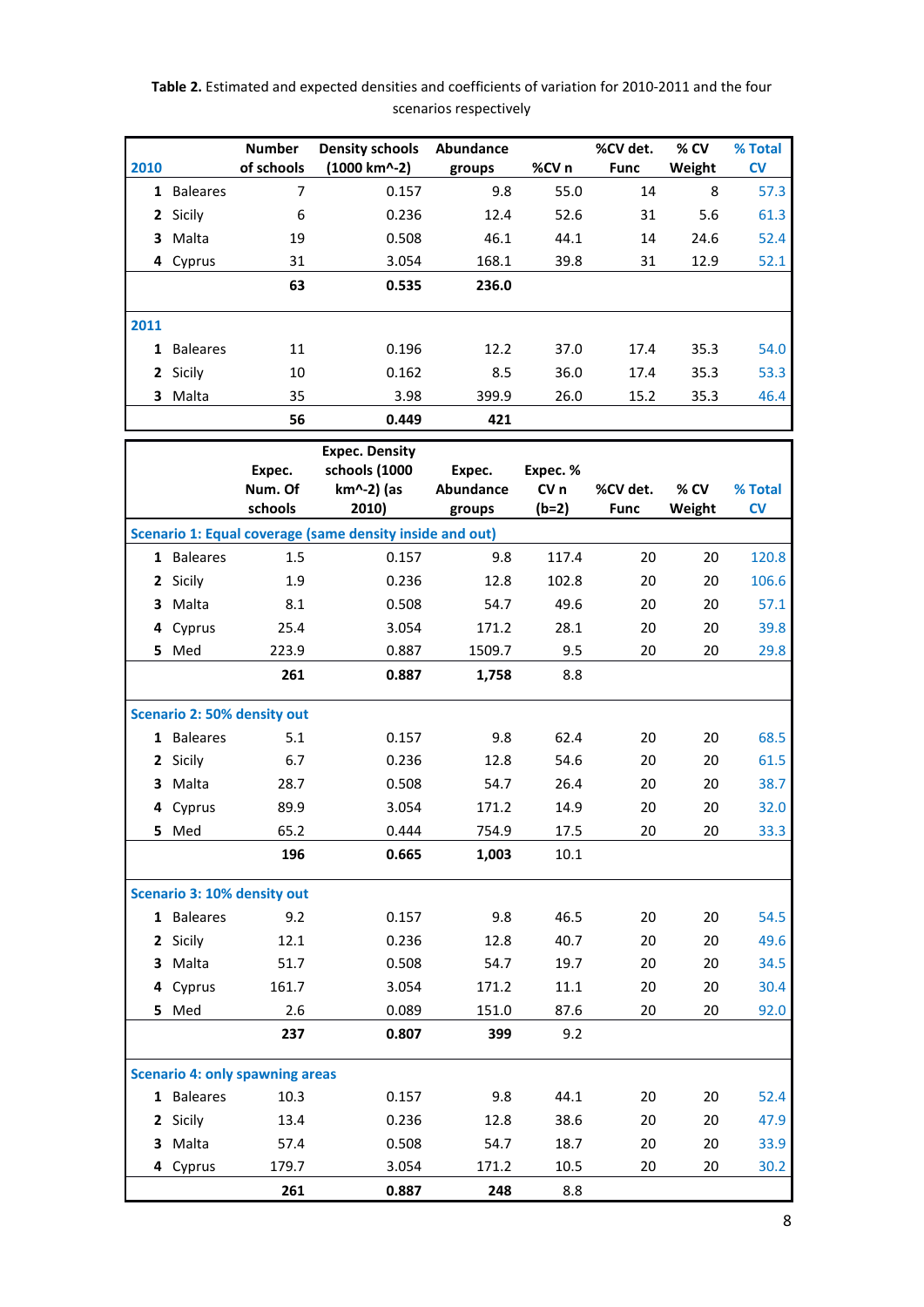|              |                                    |         |                                                          |       | <b>Total</b> |         |        | Weighted   | <b>Weighted</b> |
|--------------|------------------------------------|---------|----------------------------------------------------------|-------|--------------|---------|--------|------------|-----------------|
| <b>Block</b> | Area                               |         | <b>Density Abundance</b>                                 | n     | CV           | var     | Weight | var        | <b>CV</b>       |
|              |                                    |         | Scenario 1: Equal coverage (same density inside and out) |       |              |         |        |            |                 |
| $\mathbf{1}$ | 62,264                             | 0.157   | 9.8                                                      | 1.5   | 1.208        | 3.07    | 0.0056 | 0.01706    |                 |
| $\mathbf{2}$ | 54,082                             | 0.236   | 12.8                                                     | 1.9   | 1.066        | 4.07    | 0.0073 | 0.02957    |                 |
| 3            | 107,673                            | 0.508   | 54.7                                                     | 8.1   | 0.571        | 21.49   | 0.0311 | 0.66866    |                 |
| 4            | 56,060                             | 3.054   | 171.2                                                    | 25.4  | 0.398        | 102.39  | 0.0974 | 9.97006    |                 |
| 5            | 1,701,967                          | 0.88705 | 1509.7                                                   | 249.6 | 0.298        | 5541.09 | 0.8587 | 4758.09112 |                 |
| Total        | 1,982,046                          |         | 1758                                                     | 286.5 |              | 5672.11 | 1.0000 | 4768.7765  | 0.2411          |
|              |                                    |         |                                                          |       |              |         |        |            |                 |
|              | <b>Scenario 2: 50% density out</b> |         |                                                          |       |              |         |        |            |                 |
| $\mathbf{1}$ | 62,264                             | 0.157   | 9.8                                                      | 5     | 0.685        | 12.4    | 0.0097 | 0.12050    |                 |
| $\mathbf{2}$ | 54,082                             | 0.236   | 12.8                                                     | 7     | 0.615        | 17.0    | 0.0127 | 0.21611    |                 |
| 3            | 107,673                            | 0.508   | 54.7                                                     | 29    | 0.387        | 123.3   | 0.0545 | 6.72470    |                 |
| 4            | 56,060                             | 3.054   | 171.2                                                    | 90    | 0.320        | 825.7   | 0.1706 | 140.89632  |                 |
| 5            | 1,701,967                          | 0.44352 | 754.9                                                    | 73    | 0.333        | 584.5   | 0.7524 | 439.77909  |                 |
| Total        | 1,982,046                          |         | 1003                                                     | 203   |              | 1562.91 | 1.0000 | 587.7367   | 0.1194          |
|              |                                    |         |                                                          |       |              |         |        |            |                 |
|              | <b>Scenario 3: 10% density out</b> |         |                                                          |       |              |         |        |            |                 |
| $\mathbf{1}$ | 62,264                             | 0.157   | 9.8                                                      | 9     | 0.545        | 25.3    | 0.0245 | 0.61904    |                 |
| $\mathbf{2}$ | 54,082                             | 0.236   | 12.8                                                     | 12    | 0.496        | 35.7    | 0.0320 | 1.14233    |                 |
| 3            | 107,673                            | 0.508   | 54.7                                                     | 52    | 0.345        | 317.0   | 0.1369 | 43.40755   |                 |
| 4            | 56,060                             | 3.054   | 171.2                                                    | 162   | 0.304        | 2416.4  | 0.4286 | 1035.77816 |                 |
| 5            | 1,701,967                          | 0.0887  | 151.0                                                    | 3     | 0.920        | 7.2     | 0.3780 | 2.70501    |                 |
| Total        | 1,982,046                          |         | 399                                                      | 238   |              | 2801.58 | 1.0000 | 1083.6521  | 0.1385          |
|              |                                    |         |                                                          |       |              |         |        |            |                 |

**Table 3.** Weighted total coefficients of variation

### **Power Analysis**

**Scenario 4: only spawning areas**

In the previous reports a power analysis was conducted once the data had been collected to determine the ability to detect trends in abundance depends. In this study we conduct a power analysis using the 2010 data to conduct a cost benefit analysis of different survey designs prior to conducting the survey.

**Total 280,079 248 261 3391.95 1.0000 2114.8717 0.1763**

 62,264 0.157 9.8 10 0.524 28.9 0.0393 1.13893 54,082 0.236 12.8 13 0.479 41.2 0.0514 2.11432 107,673 0.508 54.7 57 0.339 378.6 0.2202 83.34545 56,060 3.054 171.2 180 0.302 2943.3 0.6891 2028.27295

The power analysis is conducted for a range of survey CVs and evaluates the number of years required before any given increase in the population can be detected. The power of an upward trend in abundance being detected is calculated using linear regression given i) estimates of survey variability (CV), ii) the number of annual surveys, iii) the relationship between CV and population density and iv) the percent rate of change (see Gerrodette, 1987 and 1991). All modelling was conducted in R using the /pkg{fishmodels} package in order to allow the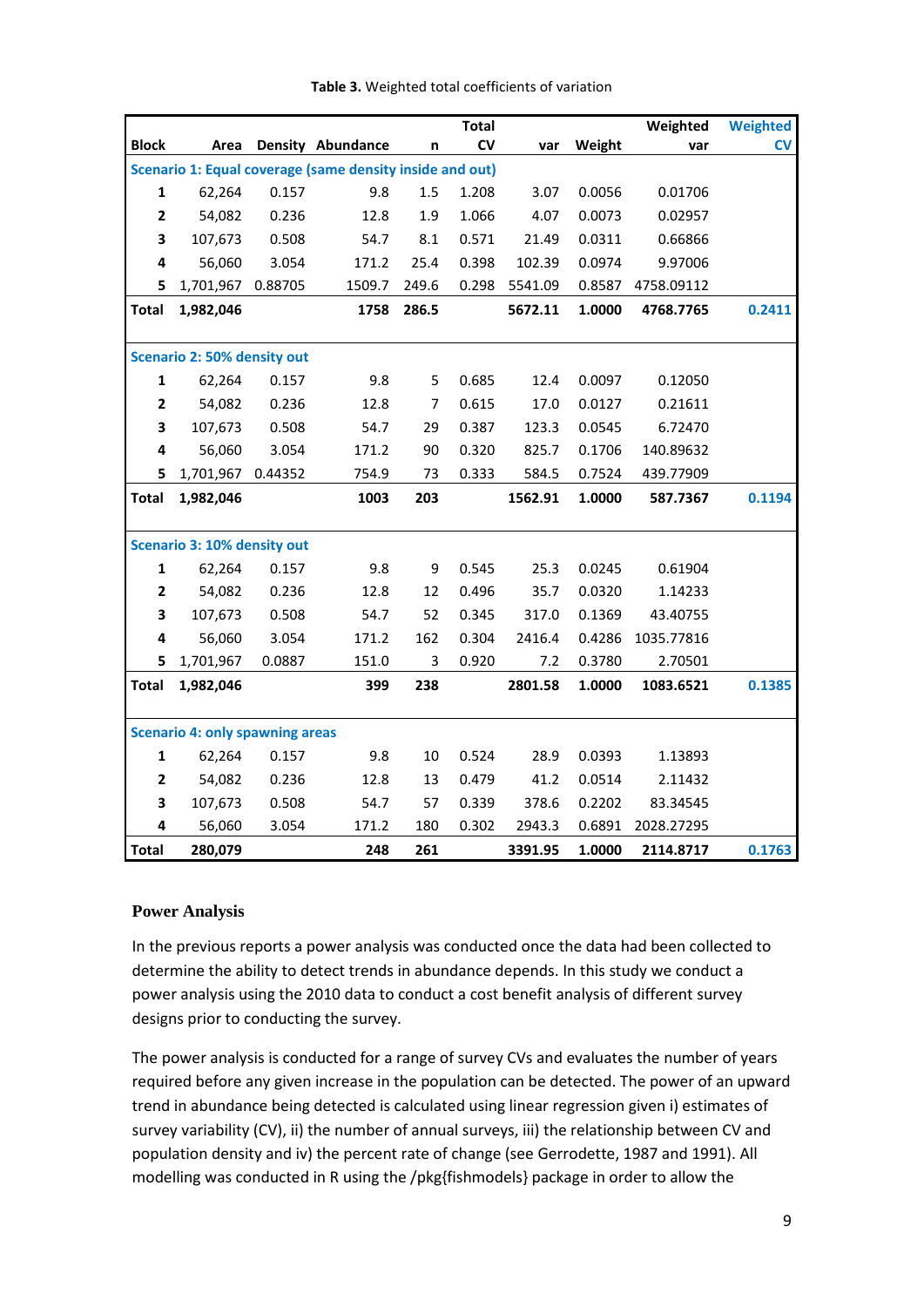methods to be implemented in the Management Strategy Evaluation framework to be developed under the GBYP.

Conducting a power analysis requires choosing appropriate power and significance levels. The power of a statistical test is the probability of correctly rejecting a null hypothesis (*H0*) when the hypothesis is false (in this case the  $H_0$  is that there has been no increase in the population). As the power increases, the chances of a Type II error (i.e. a false negative) occurring decrease (Greene 2000). Conventionally a test with power greater than 0.8 level (or \beta<=.2) is considered statistically powerful.

The statistical power determines the ability of a test to detect an effect, if the effect actually exists (High 2000). The significance level is chosen depending on the acceptable risk of drawing the wrong conclusion. Smaller levels of \alpha increase confidence in the determination of significance, but run an increased risk of failing to reject a false null hypothesis (a Type II error, or "false negative"), and so have less statistical power. The selection of the level \alpha thus inevitably involves a compromise between significance and power, and consequently between the Type I error and the Type II error.

It was also assumed i) that the survey CV was independent of population size (i.e. consistent with the stock assessment assumptions) and ii) that the population increase was linear (since the stock is recovering to  $B_{MSY}$  and so density dependence will limit population increase).

Table 4 show the population increase required to detect a significant upward trend (at the 95% level) with a power of 80%, while figure 2 shows the spawning stock biomass (SSB) for the six projection trajectories used to provide management advice to the Commission by the SCRS (values are relative to the 2012 level). Table 5 summaries the CVs by area for the different survey designs.

These table and figures allow important questions to be answered. For example e.g. If stock is a single stock what CV will be required to detect a doubling of the population within 10yrs?

Table 4 shows that if the CV is 25% then it will take 11 years whilst if the CV is 20% it will take 6 years, so the answer would be a CV of 20-25%. The next question would be what survey design would provide a CV of between 20% & 25%? From Table 5 it can be seen that.

The CV of the survey is a factor that can be controlled to some extent by the design of and the funding for a survey. The population increase is determined by the biology of a stock and management. Even with perfect management as assumed by the Commission and the SCRS there is however considerable uncertainty about the response of the stock to management, i.e. the SCRS projections predict that stock may increase between 50% and 200% by 2023.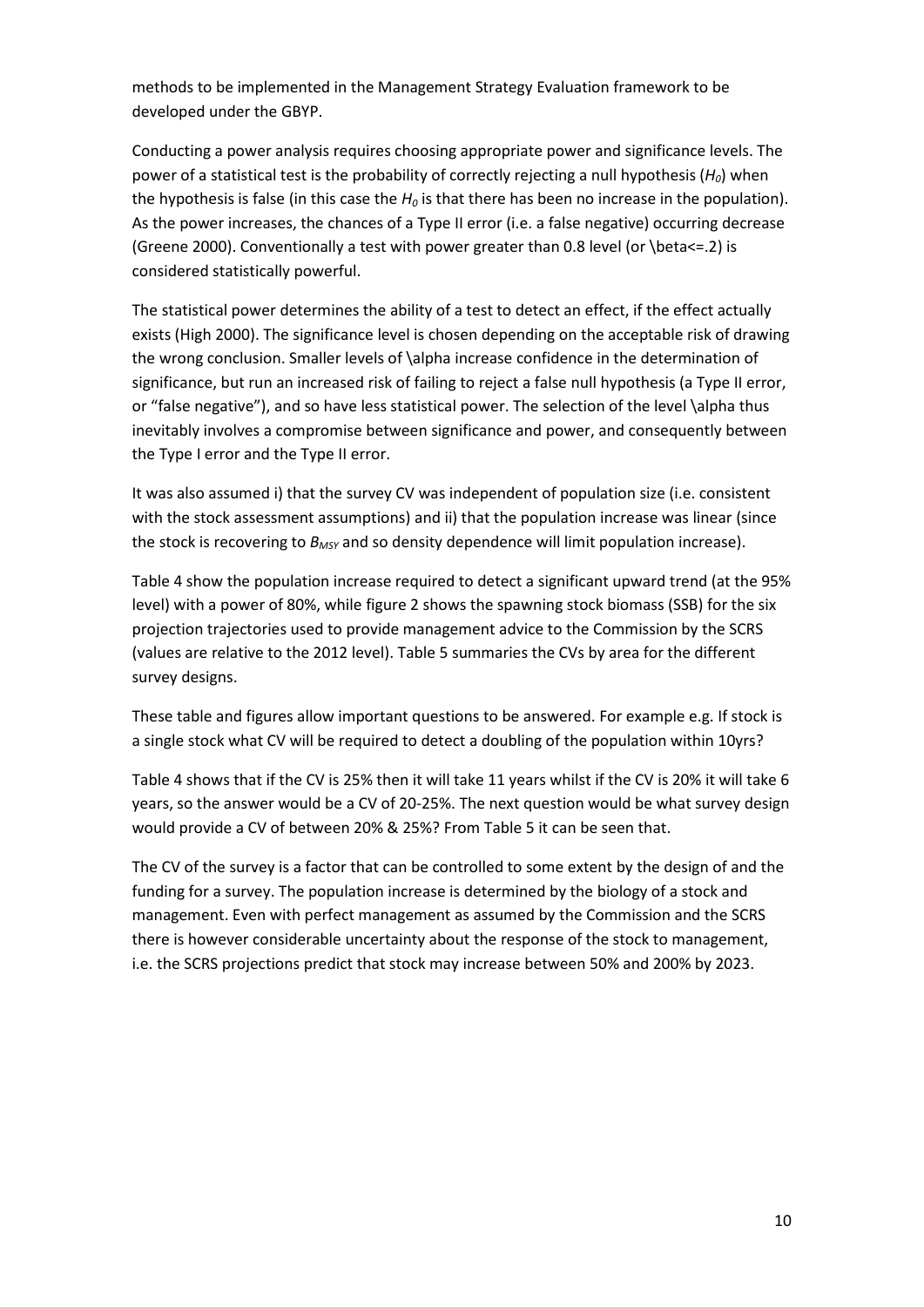**Table 4.** Calculation of the population increased required to detect a significant (at the 95% level) with a power of 80%.

|                |      |     |      |       |       | <b>CV</b> |       |       |       |       |
|----------------|------|-----|------|-------|-------|-----------|-------|-------|-------|-------|
|                | Year | 0.2 | 0.25 | 0.3   | 0.35  | 0.4       | 0.45  | 0.5   | 0.55  | 0.6   |
| $\mathbf{1}$   | 5    | 280 | 630  | >1000 | >1000 | >1000     | >1000 | >1000 | >1000 | >1000 |
| $\overline{2}$ | 6    | 180 | 310  | 620   | >1000 | >1000     | >1000 | >1000 | >1000 | >1000 |
| 3              | 7    | 140 | 230  | 370   | 720   | >1000     | >1000 | >1000 | >1000 | >1000 |
| 4              | 8    | 120 | 180  | 280   | 460   | 920       | >1000 | >1000 | >1000 | >1000 |
| 5              | 9    | 110 | 160  | 230   | 350   | 590       | >1000 | >1000 | >1000 | >1000 |
| 6              | 10   | 100 | 140  | 200   | 290   | 450       | 780   | >1000 | >1000 | >1000 |
| 7              | 11   | 90  | 130  | 180   | 250   | 370       | 580   | >1000 | >1000 | >1000 |
| 8              | 12   | 90  | 120  | 160   | 220   | 320       | 470   | 780   | >1000 | >1000 |
| 9              | 13   | 80  | 110  | 150   | 200   | 280       | 400   | 610   | >1000 | >1000 |
| 10             | 14   | 80  | 110  | 140   | 190   | 250       | 350   | 510   | 820   | >1000 |
| 11             | 15   | 70  | 100  | 130   | 170   | 230       | 310   | 440   | 660   | >1000 |
| 12             | 16   | 70  | 90   | 120   | 160   | 210       | 280   | 390   | 560   | 900   |
| 13             | 17   | 70  | 90   | 120   | 150   | 200       | 260   | 350   | 490   | 740   |
| 14             | 18   | 70  | 90   | 110   | 150   | 190       | 240   | 320   | 430   | 630   |
| 15             | 19   | 60  | 80   | 110   | 140   | 180       | 230   | 290   | 390   | 550   |
| 16             | 20   | 60  | 80   | 100   | 130   | 170       | 210   | 270   | 360   | 490   |

**Table 5.** Summary

|                          |      | <b>Scenario</b> |     |     |  |  |  |  |  |
|--------------------------|------|-----------------|-----|-----|--|--|--|--|--|
| 3<br>2<br>Area<br>1<br>4 |      |                 |     |     |  |  |  |  |  |
| 1                        | 121% | 69%             | 54% | 52% |  |  |  |  |  |
| $\overline{2}$           | 107% | 62%             | 50% | 48% |  |  |  |  |  |
| 3                        | 57%  | 39%             | 34% | 34% |  |  |  |  |  |
| 4                        | 40%  | 32%             | 30% | 30% |  |  |  |  |  |
| 5                        | 30%  | 33%             | 92% |     |  |  |  |  |  |
| $1$ to 4                 | 24%  | 19%             | 18% | 18% |  |  |  |  |  |
| 1 to 5                   | 24%  | 12%             | 14% | 18% |  |  |  |  |  |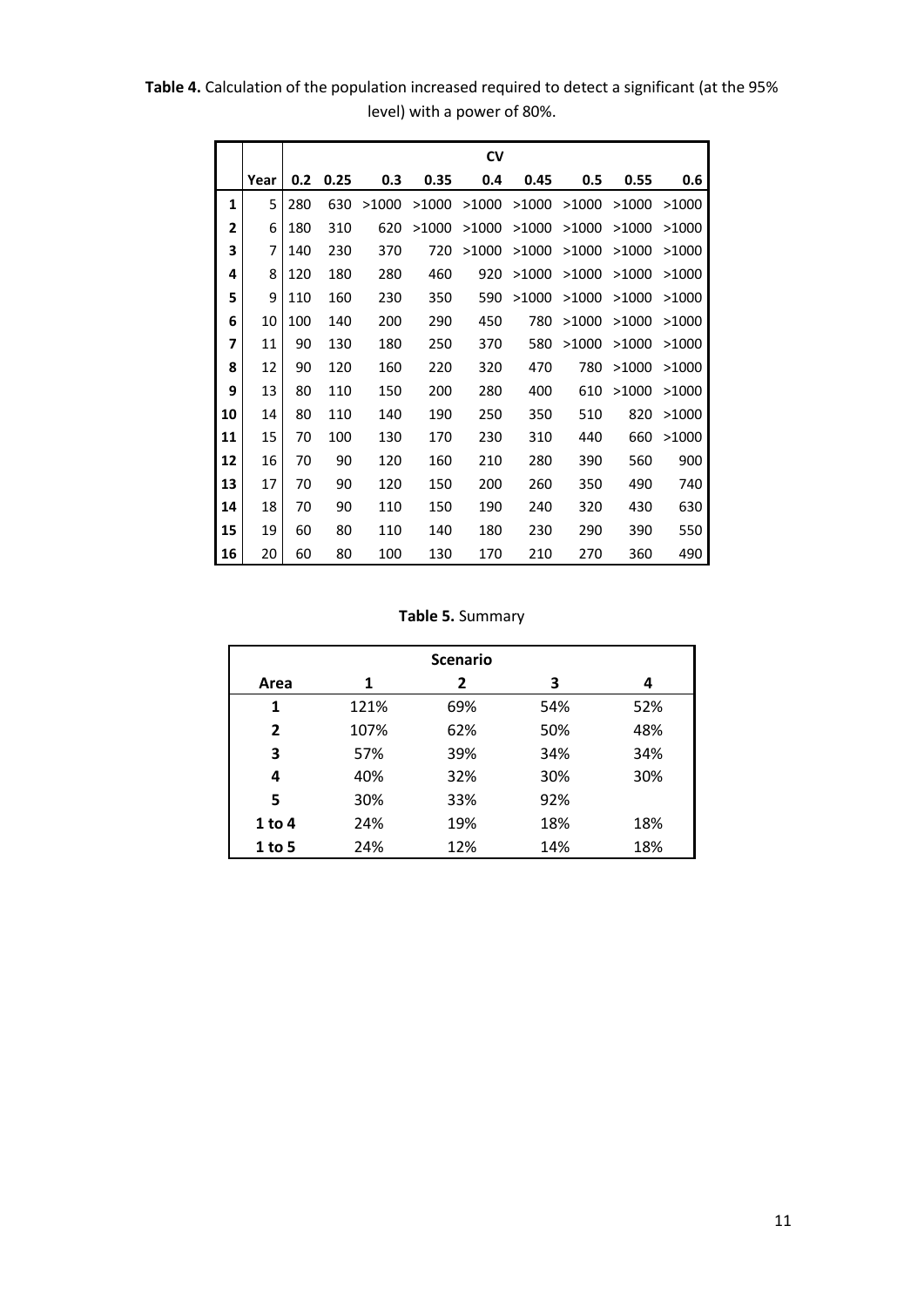

**Figure 2.** Spawning stock biomass trajectories for the six projections, values are relative to the 2012 levels. 6 scenarios were considered by the SCRS for the stock projections i.e. for Recruitment, high, medium or Low and for the Historic Catch, reported or inflated.

### **DISCUSSION**

The objective of the contract was to perform a "cost benefit analysis" of alternative survey designs by conducting a simple power analysis. Two types of area were considered i.e. i) spawning areas that had previously been surveyed and so there was prior knowledge about fish density and distribution and ii) areas that had not been surveyed previously and so there was uncertainty about the actual distributions and densities. Therefore 4 scenarios were considered for the assumed densities in the previously unsurveyed area (i.e. 100%, 50%, 10% or 0% of that in the spawning areas), since the survey effort was dependent on the assumed densities then the effort distribution and hence CVs for each area also varied by scenario.

Table 5 shows the estimates of the CVs, these are based on assuming that the variance of the detection functions and the relationship between school and biomass was the same across all areas. The variance was solely a function of the density of schools (i.e. number of schools per area). It was also assumed that there was no temporal or spatial heterogeneity or if there was this could be explained by the use of appropriate covariates.

It can be seen that the CVs for the individual areas are greater than for the areas combined, i.e. assuming a single population. The CVs vary from 120 to 40% by spawning area when effort is distributed equally over the spawning areas and the entire Mediterranean and from 50 to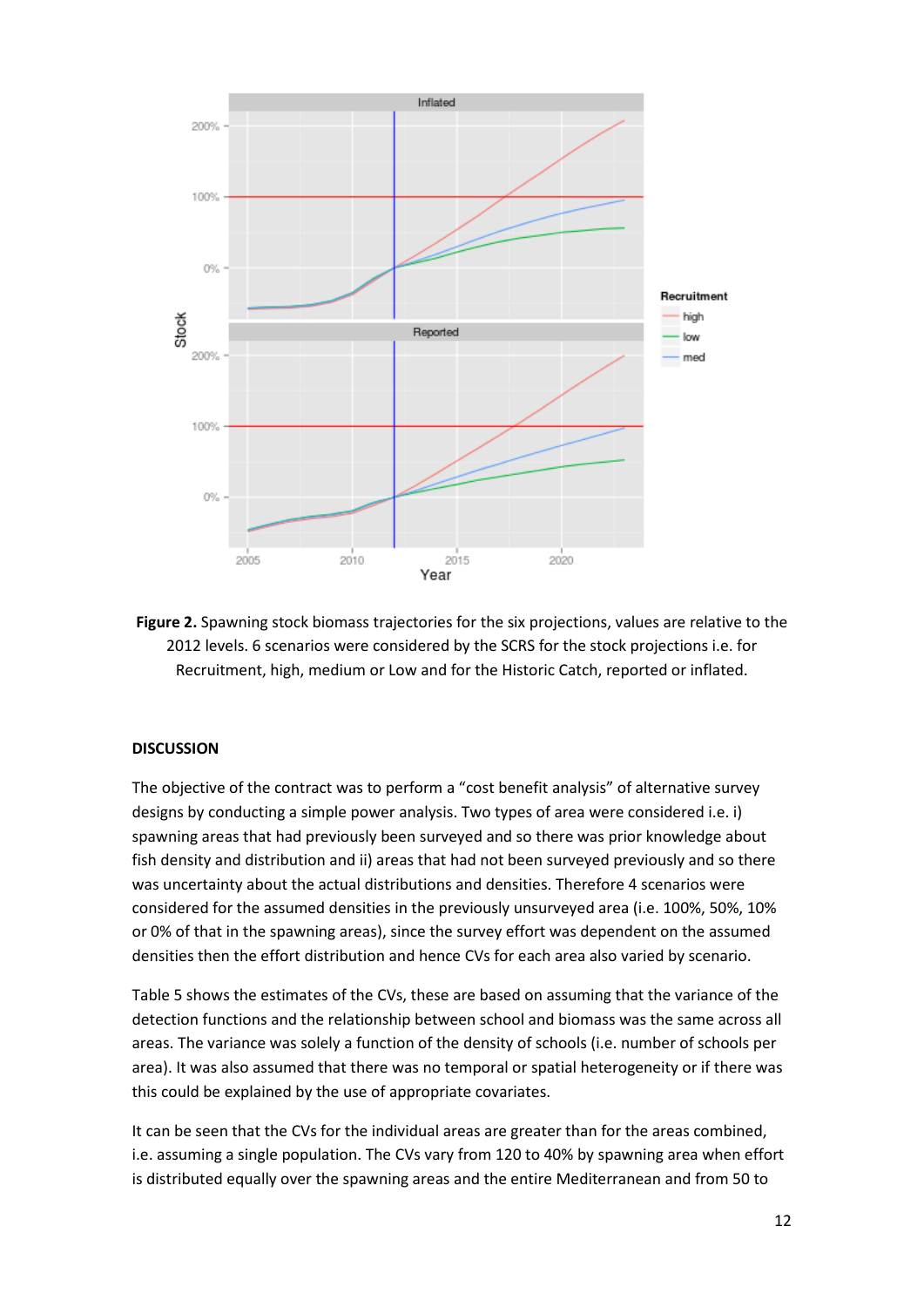30% when only the spawning areas are surveyed; decreasing as survey effort within the spawning areas increases. The CV of the area outside increases as the assumed stock density declines due in part to the reduction in effort and the lower encounter rate. The CV of the combine indices is lower, for all the spawning areas combined it ranges from 24 to 18% declining as effort in these areas increases. However for all areas the CV declines then increases with effort, the lowest CV of 12% being seen for scenario 2.

These results assume that there is no temporal or spatial variation. However additional variance may arise from the fact that the estimated sampling variances for the abundance estimates do not account for yearly variation in abundance levels in areas due to inter-annual changes in distribution of the populations. If the additional variance is ignored, uncertainty on abundance estimates tends to be underestimated (SC/61/IA8 ). In the previous reports a level of additional variance of 20% was assumed.

By referring to tables 4 and 5 the power of the survey to detect trends can be evaluated, e.g. If the population is a meta-population (i.e. the spawning areas contain different stock components) then even without any additional variance, if there is any increase in stock components a double of population size will only be detectable after more than 16 years. If the stock is a single homogeneous population then with a CV of 20% a stock doubling would be detected after 6 years.

## **Strengths and weaknesses**

A key assumption is the relationship between effort and CV. If there is no overdispersion, CV = sqrt(n)/n, where n is proportional to effort. We assume that variance of n is 2 x n to account for some overdispersion but this is simply a scalar here. Therefore, CV is proportional sqrt(effort)/effort. This relationship should be explored more fully and empirically using resampling methods by first combining the data from the original replicates and then recalculating the variances.

There are factors that influence additional variance (e.g. due to variability in availability due to proportion of schools at the surface). The value of additional variance came from marine mammals, however additional variance for tuna is likely to be significantly larger as they are not obliged to come to the surface and causes of doing so are poorly understood and will be related to environmental conditions and other factors that will vary spatially and temporally.

Also by specifying 4 scenarios in advance it was not possible to answer additional questions explicitly, e.g. what if 12,000 Km more track length was made available. To do this would require the whole analysis to have been redone. In hindsight a more generic approach would have been better, i.e. to have explored the relationship between effort and CV for each area for a range of effort levels. Then CVs could have been predicted interactively for any survey design.

Another problem with the choice of scenario is that the analysis assumes that there is perfect knowledge already of the density outside the area. This is not the case. A better procedure would have been to calculate CVs for each survey design based on the different scenario, i.e. the CV that would be expected if the scenario on which that design was based was wrong but one of the other scenario was right -.i.e. the risk of a specific design with the wrong scenario.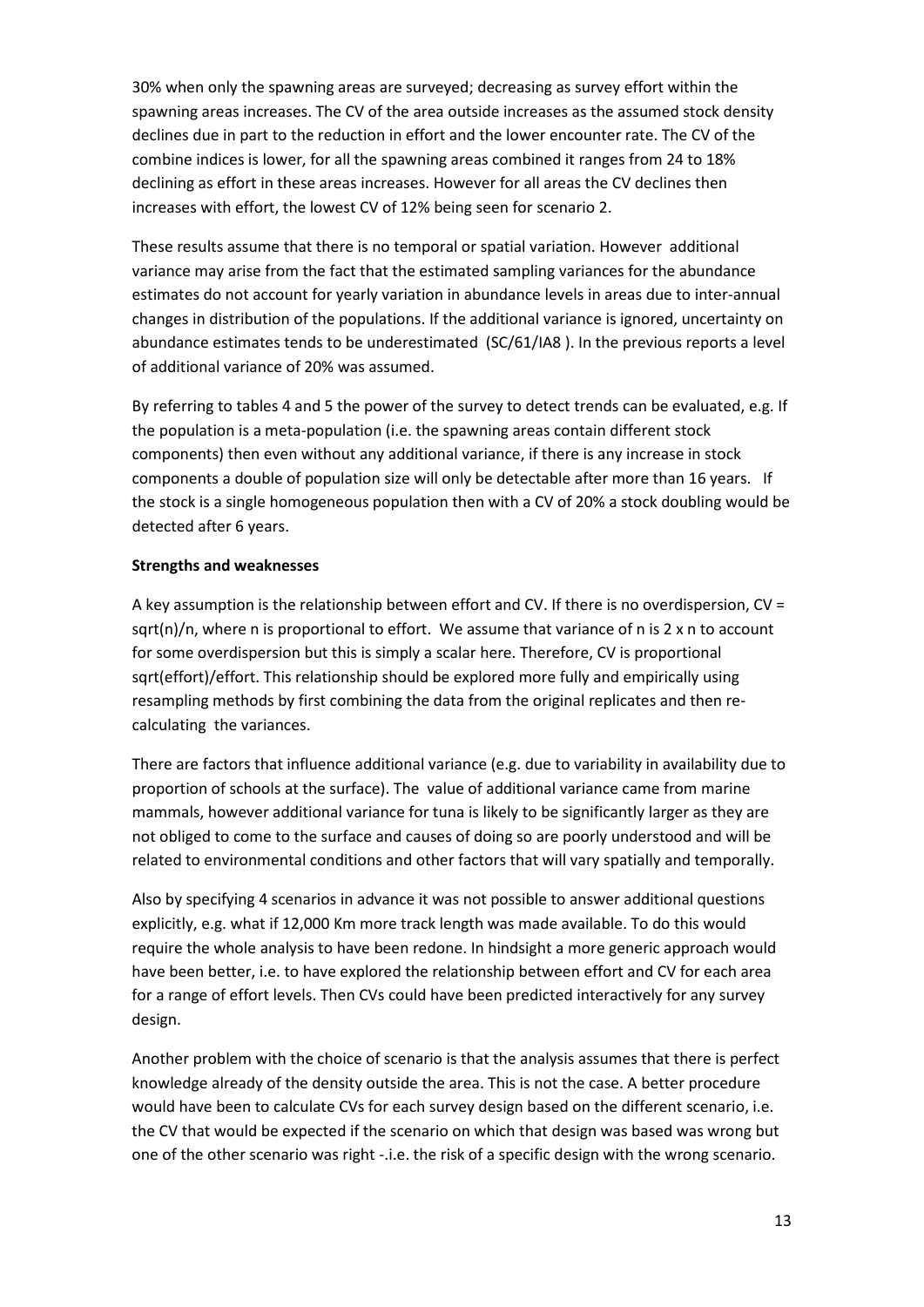This would result in a matrix of CV's (e.g. rows being survey design and columns being the actual population distributions).

This also means that using an adaptive survey design may be useful since after a few years the densities outside the areas will be better known, factors affecting the CVs due to school size and sighting should be better understood, and the population structure hypotheses developed. All of which will influence the optimal design.

Also for operational reasons the survey design is likely to change from that used in this report. While this would not be expected to change the general conclusions it will require the analysis to be reconducted prior to a survey going ahead.

In this study it is assumed that the survey will be used as an index of abundance independently of a stock assessment model. However, the GBYP will hopefully develop new stock assessment methods which would use the index as an input in which case the power to detect trends may be improved.

## **ACKNOWLEDGEMENTS**

Many thanks are due to Prof. Phil Hammond for his advices, comments and suggestions of the work done here and of the report.

## **REFERENCES**

Gerrodette, T. 1987. A power analysis for detecting trends. Ecology. 68(5): 1364-1372.

Gerrodette, T. 1991. Models for power of detecting trends - a reply to Link and Hatfield. Ecology 72(5): 1889-1892.

Greene, William H. 2000. Econometric Analysis, 4th ed. Prentice Hall.

High, Robin. 2000. http://cc.uoregon.edu/cnews/summer2000/statpower.html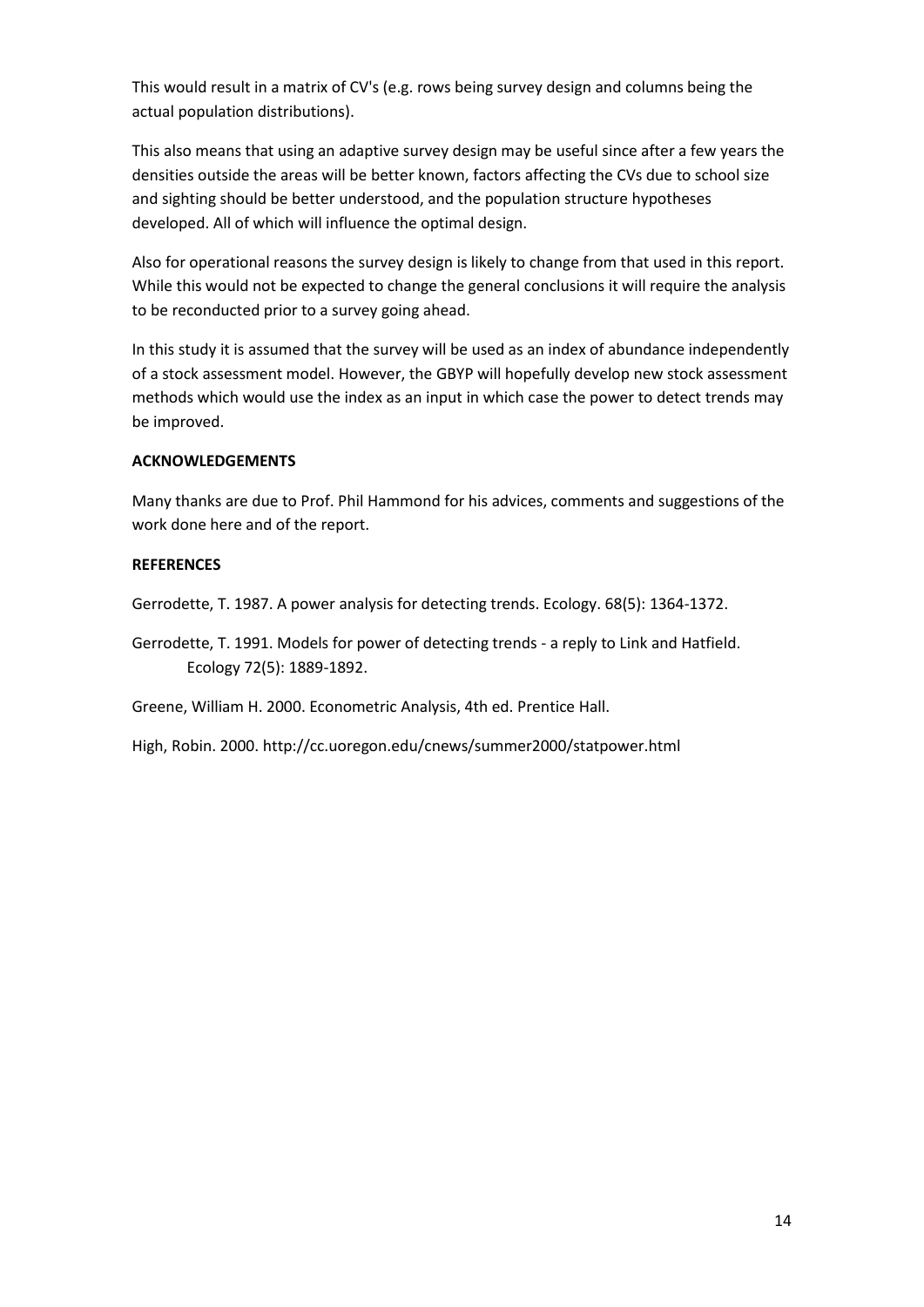## **ANNEX I**





Block 5: Outside area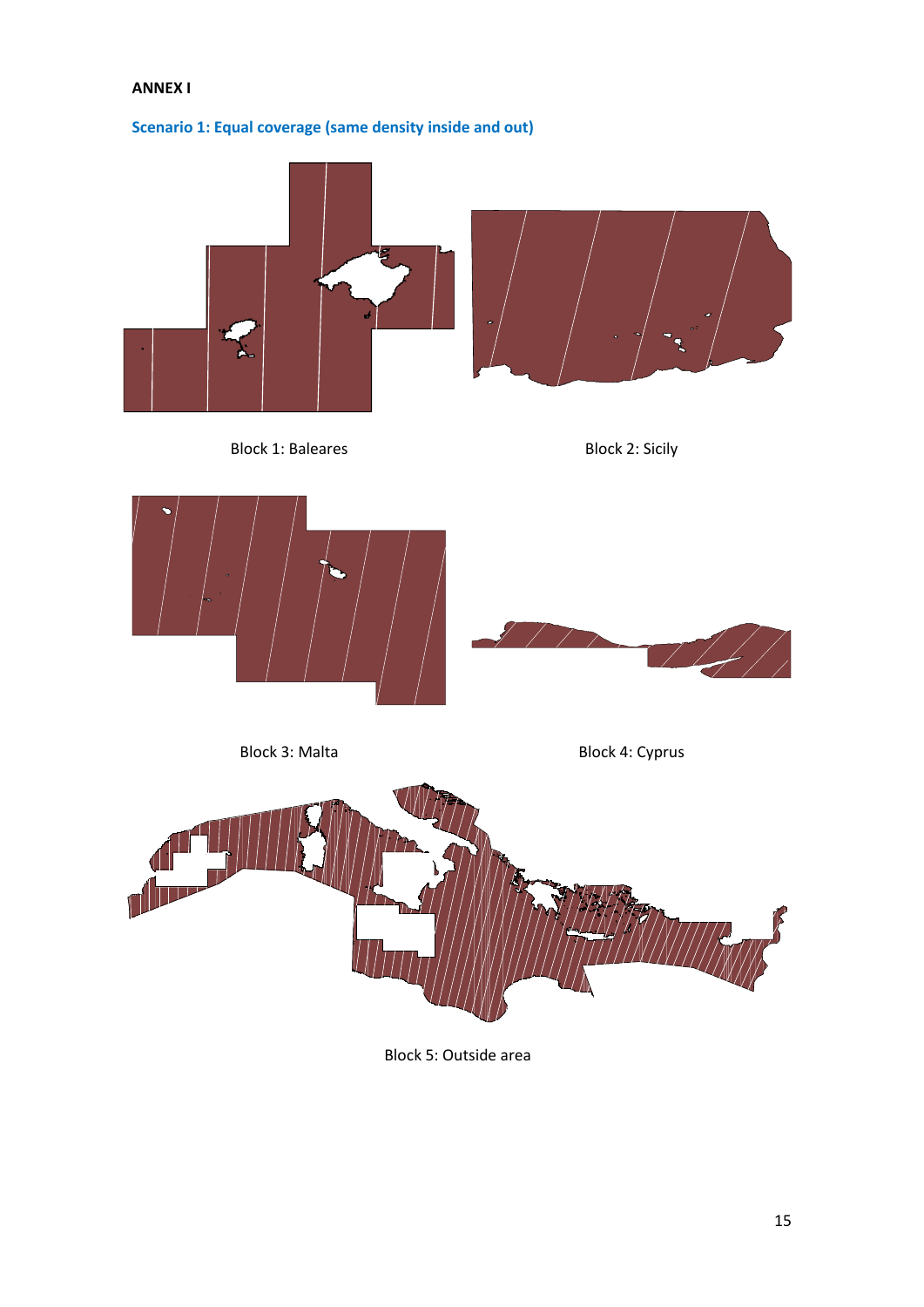# **Scenario 2: 50% density out**









Block 3: Malta Block 4: Cyprus



Block 5: Outside area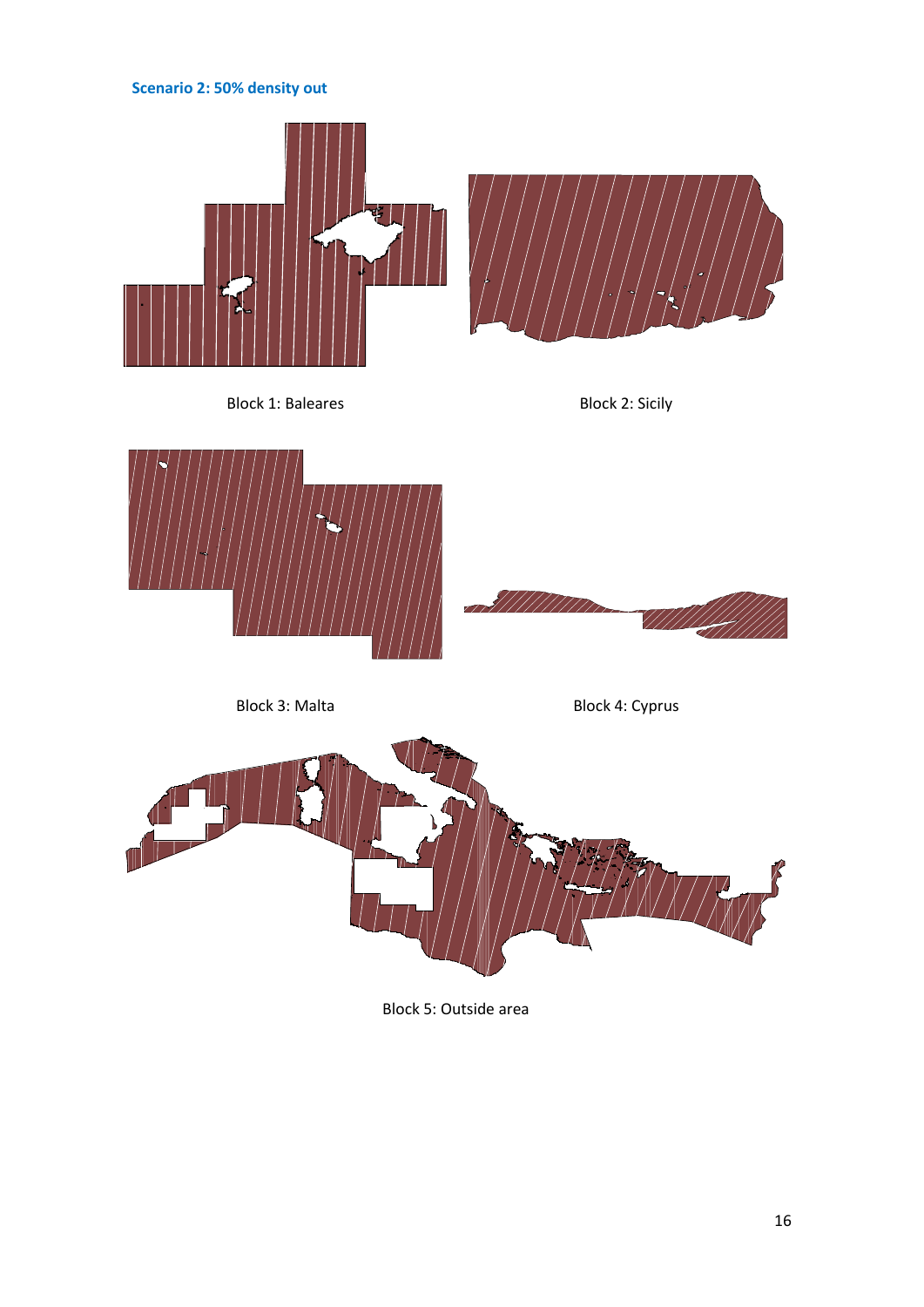# **Scenario 3: 10% density out**









Block 3: Malta Block 4: Cyprus



Block 5: Outside area